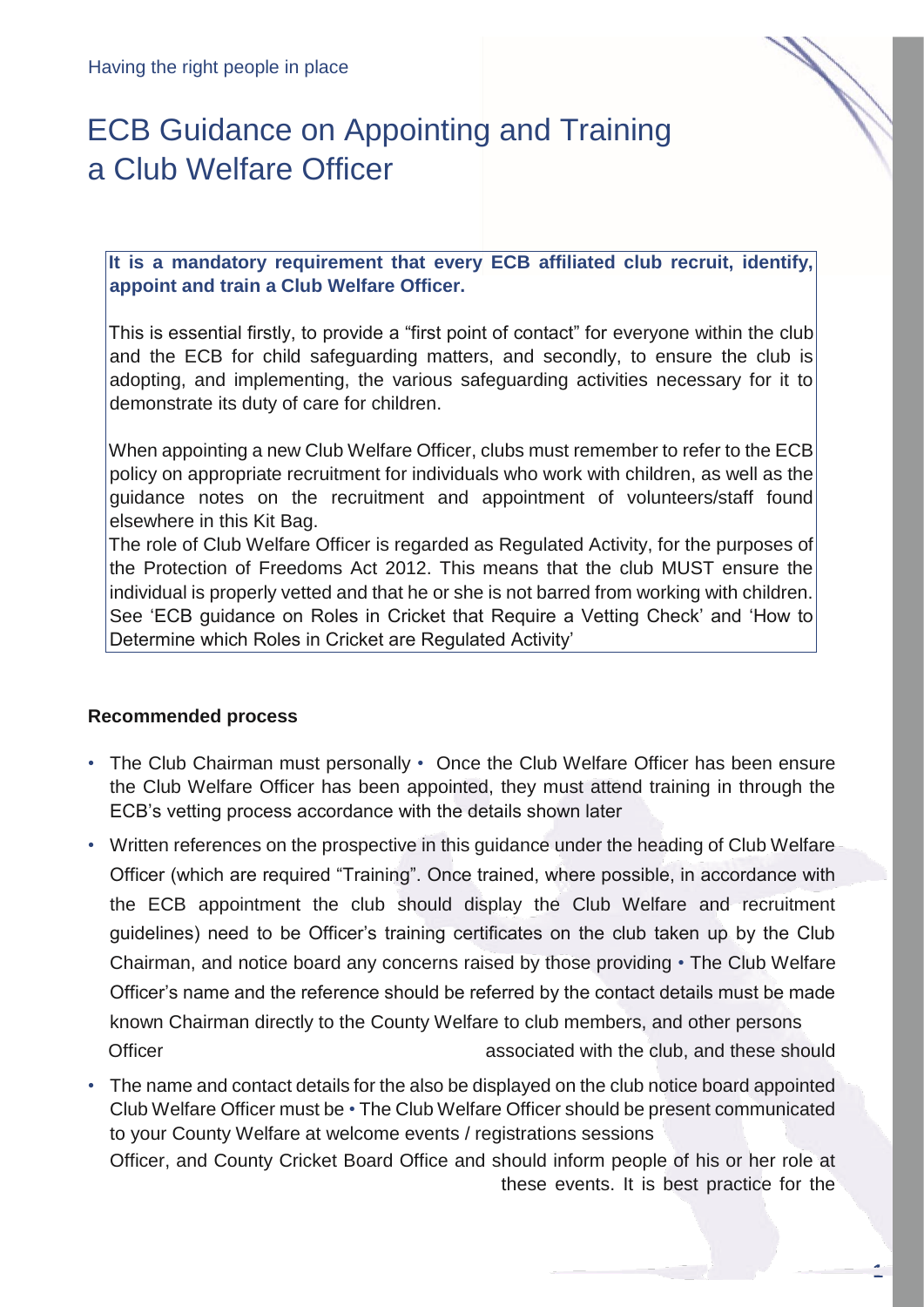Club Welfare Officer to have a presence during Junior sessions and matches.

#### Section 3 – ECB Guidance on Appointing and Training a Club Welfare Officer – June 2013

#### Having the right people in place

## **Core tasks**

#### **Who should be a Club Welfare Officer?**

The person selected for the role of Club Welfare Officer must be able to:

- Satisfy the requirements of the core skills and knowledge areas
- Be prepared to complete the core tasks
- Be prepared to undergo the training required

Where possible, the person selected for the role of Club Welfare Officer should not be someone who already has a high profile role within the club.

NB Many clubs have as members (or members' partners/parents or associates), people who, in their professional lives, have experience of child safeguarding policies and procedures.

The ECB understands the problems clubs may face in securing volunteers to perform such a role. However the importance of selecting the right person cannot be overstated. The person selected may well be privy to some of the most private aspects of club members lives and must show they are able, and experienced enough, to handle confidential matters.

#### **Role Description – Club Welfare Officer**

- Promote good practice in safeguarding and protecting children in their club, working with the coaching teams, club committee and club members to create a welcoming and child centred environment with a proactive safeguarding culture.
- To encourage and promote an environment where children and parents' views are actively sought and acted upon.
- To help safeguard and protect children by assisting in the promotion and implementation of the Safeguarding Children Policy at the club
- To be the first point of contact for all club child safeguarding issues
- To act as a source of advice on current best practice and provide support to the Club Management Committee and the members of the club on safeguarding issues and procedures
- To attend Club Management Committee meetings as a member of that Committee by right of the role. To ensure safeguarding is a mandatory standing item on the committee agenda and that safeguarding is considered the primary driver in junior cricket decisions
- To advise the Management Committee in establishing which roles within the club require the post holder to undertake the ECB vetting process, and ensure such vetting applications are completed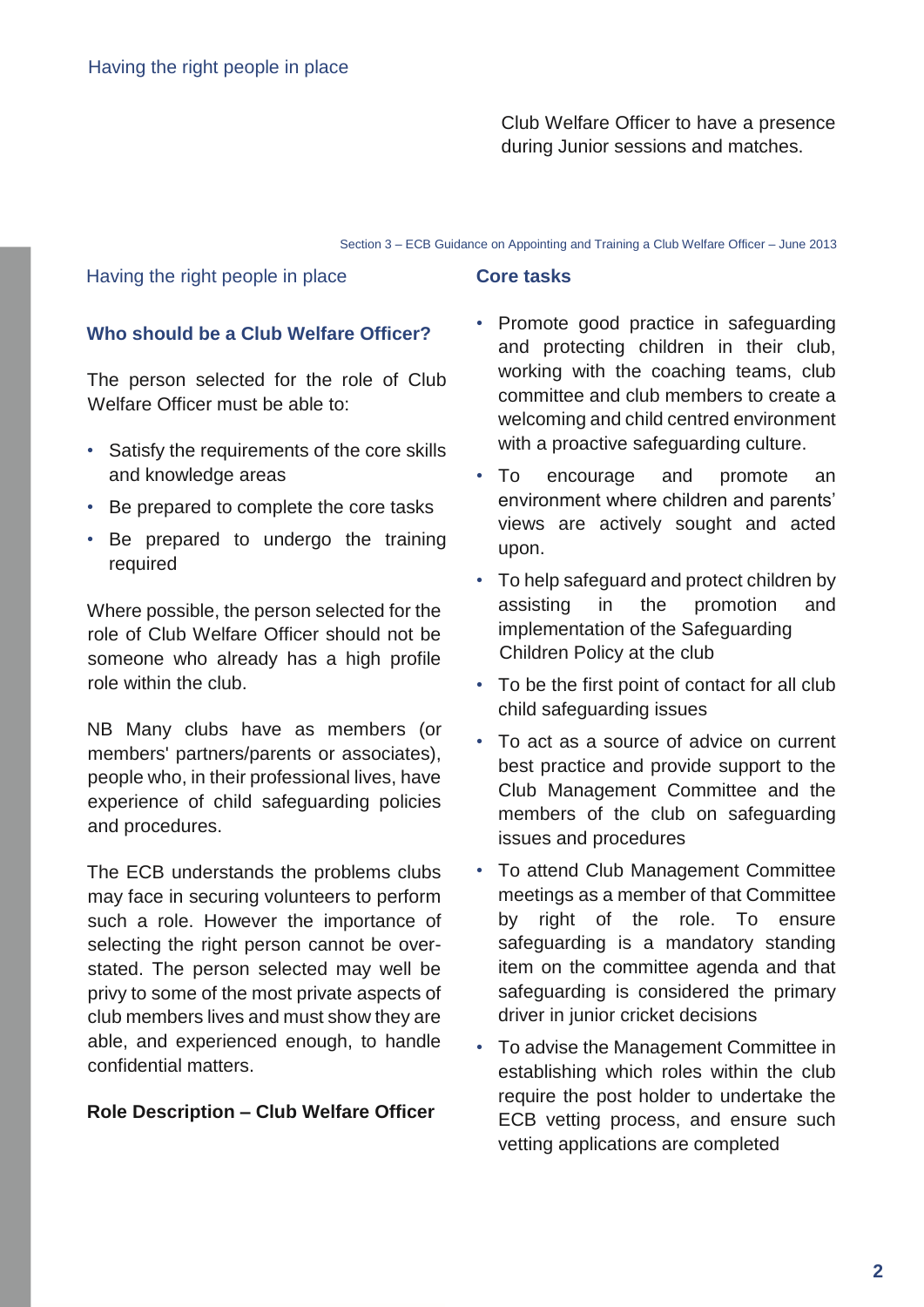#### Having the right people in place

- To work closely with the Volunteer Coordinator, where one is in place, ensuring vetting checks and training are completed as required
- To maintain accurate records and keep all documentation in a secure fashion
- To ensure matters of a possible child safeguarding nature are reported/referred appropriately to the ECB and/or Statutory Agencies in a timely fashion, and in accordance with ECB procedures

#### **Core areas of knowledge**

- To be aware of the ECB process for reporting incidents to the ECB and the Statutory Agencies
- To have a basic knowledge of the different forms of abuse that can occur within, and outside of sport, which are harmful to children
- To have a basic understanding of the Statutory Agencies and their role in child safeguarding
- To be aware of ECB safeguarding policies and procedures as set out in "Safe Hands"

#### **Training the Club Welfare Officer**

The ECB requires all Club Welfare Officers to attend the following training to support and equip them for the role:

- A "Safeguarding and Protecting Children" (SPC) workshop. This is a basic awareness course and is required before attending the detailed training for Club Welfare Officers. A vocational basic awareness course (such as LSCB courses for social care workers, health professionals and designated child protection officers in education) can replace the SPC workshop, if evidenced by a certificate of attendance and as agreed by the County Welfare Officer.
- The 'Safe Hands Workshop' and the 'Safe Hands Refresher' courses every 3 years. These relate directly to the cricket Club Welfare Officer role and are delivered by ECB trained educators and County Welfare Officers.

Before attending the Safe Hands workshop, trainee Club Welfare Officer must have been vetted and attended a basic awareness safeguarding course such as SPC or equivalent as agreed by the County

Section 3 – ECB Guidance on Appointing and Training a Club Welfare Officer – June 2013

#### **Core skills**

- Experience of child safeguarding either at work or in other volunteering, for example as a teacher, social worker, police officer, charity organiser
- Empathy with children
- Excellent communication skills, including the ability to advocate the benefits of safeguarding
- Able to collate and administer paperwork and information received in a confidential and secure manner

**Welfare** Officer.

All Club Welfare officers MUST attend the Safe Hands workshop, and a refresher every 3 years.

The training enables the Club Welfare Officer to:

- Explain the role and responsibility of the Club Welfare Officer and how this relates to other key roles in cricket
- Review club processes regarding good safeguarding practice and duty of care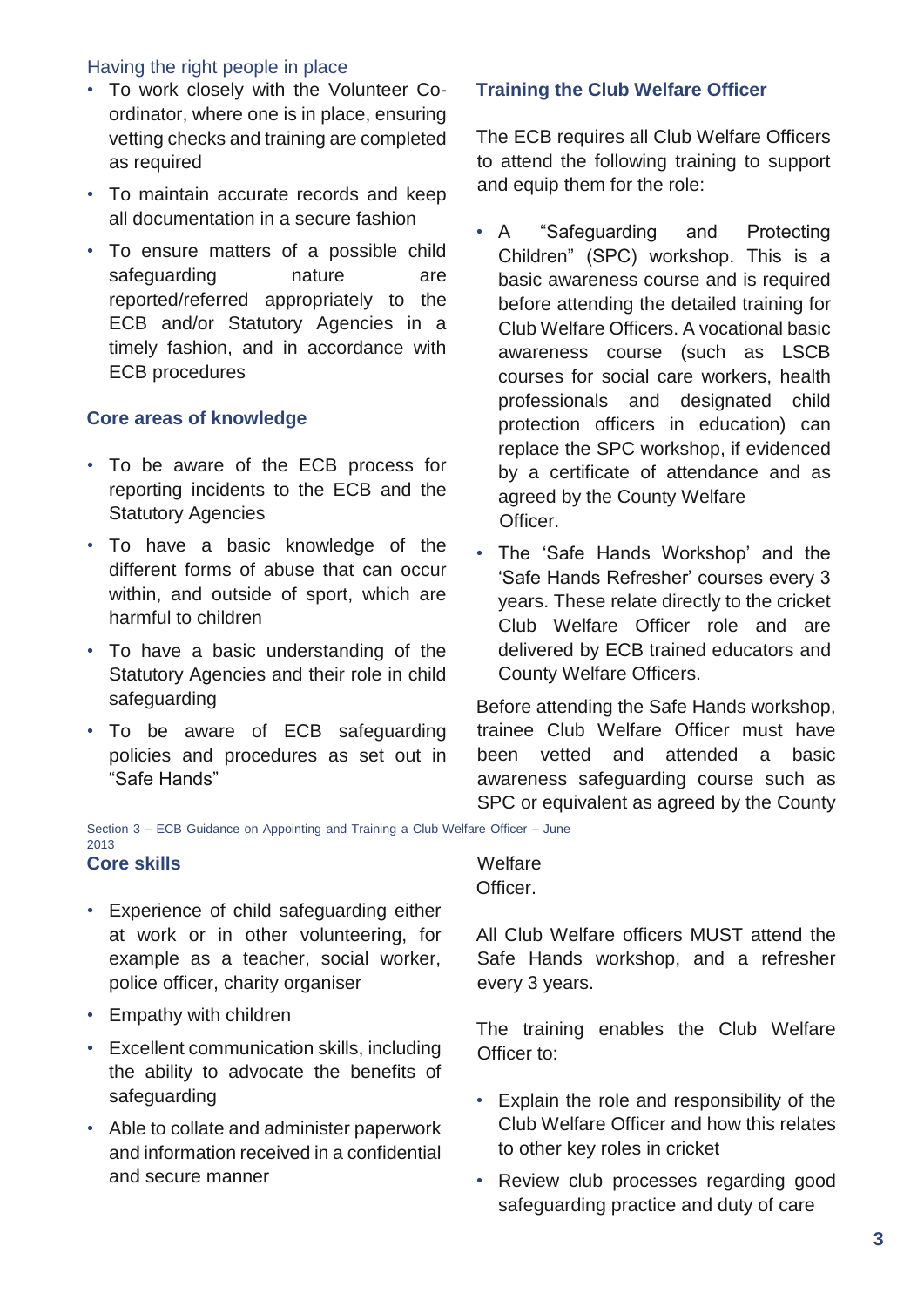#### Having the right people in place

- Identify legislation and government guidance relevant to the Club Welfare Officer role, including the Club Welfare Officer's need to have a working knowledge of children's social care, the police, LADO (Local Authority Designated Officer ) and so on
- Apply the "Safe Hands" safeguarding policy when managing concerns
- Create an ongoing action plan to support the implementation of "Safe Hands" in the club
- Understand what support is available and how to access this.